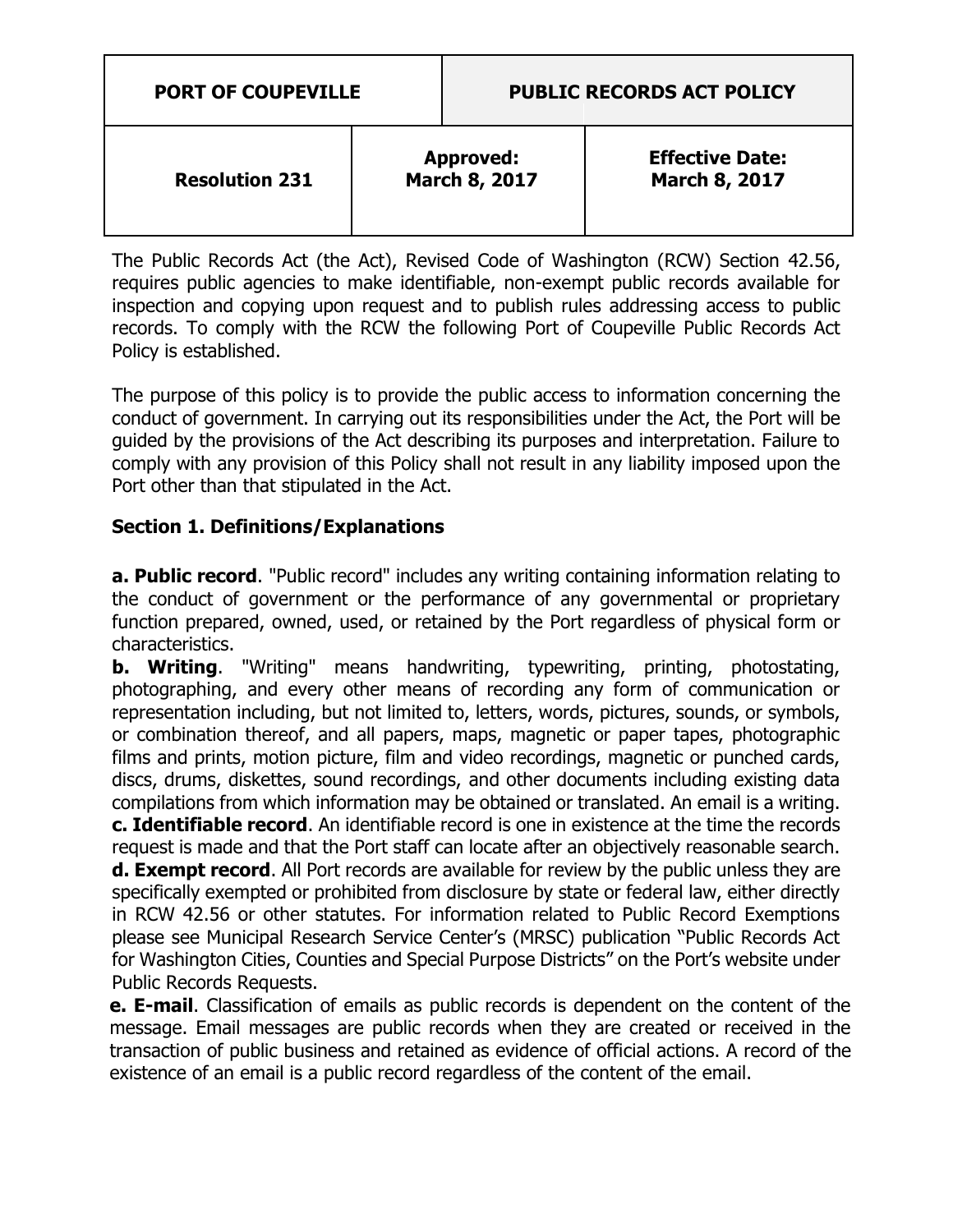#### **Section 2. Public Records Officer**

Any person wishing to request access to public records or seeking assistance in making a request should contact the Port's Public Records Officer. The Port Executive Director has been designated by the Port Commission as the Public Records Officer. The Public Records Officer will oversee compliance with the Public Records Act, but may designate other Port staff members to process requests for public records. The Public Records Officer or his or her designees will provide the fullest assistance to requestors, ensure that public records are protected from damage or disorganization, and prevent fulfilling public records requests from causing excessive interference with the essential functions of the Port.

**a. Requests for records.** Requests to inspect or copy any records maintained by the Port shall be made to the Public Records Officer at:

| <b>Public Records Officer</b> | Telephone: 360-222-3151                |
|-------------------------------|----------------------------------------|
| Port of Coupeville            | FAX: 360-222-3484                      |
| <b>PO Box 128</b>             | E-mail:                                |
| Greenbank WA 98253            | executivedirector@portofcoupeville.org |

**b. Internet access to records.** Many records are available on the Port's website at: www.portofcoupeville.org. Requesters are encouraged to view the available documents on the website prior to making a request.

#### **Section 3. Availability of Public Records**

**a. Hours for inspection**. Public records are available for inspection and copying at the Port office, Monday through Friday, from 1:00 PM to 4:00 PM, excluding legal holidays, by arrangement with the Public Records Officer.

**b. Place of inspection.** Records will be made available for inspection as determined by the Public Records Officer. A requestor may not take records from the Port offices, but may make copies for 15 cents per page.

**c. Electronic access to records**. To the extent practical, the Port will store, maintain, and make its records available electronically. The Public Records Officer will work with the requestor to determine the most appropriate method for providing electronic copies of responsive records.

**d. Organization of records**. The Port will maintain records in a reasonably organized manner and take reasonable actions to protect records from damage and disorganization.

**e. Retention of records.** The Port will retain its records in accordance with the Local Government Common Records Retention Schedule available at www.secstate.wa.gov. Public records may not be destroyed per a retention schedule if public records request or actual or anticipated litigation is pending.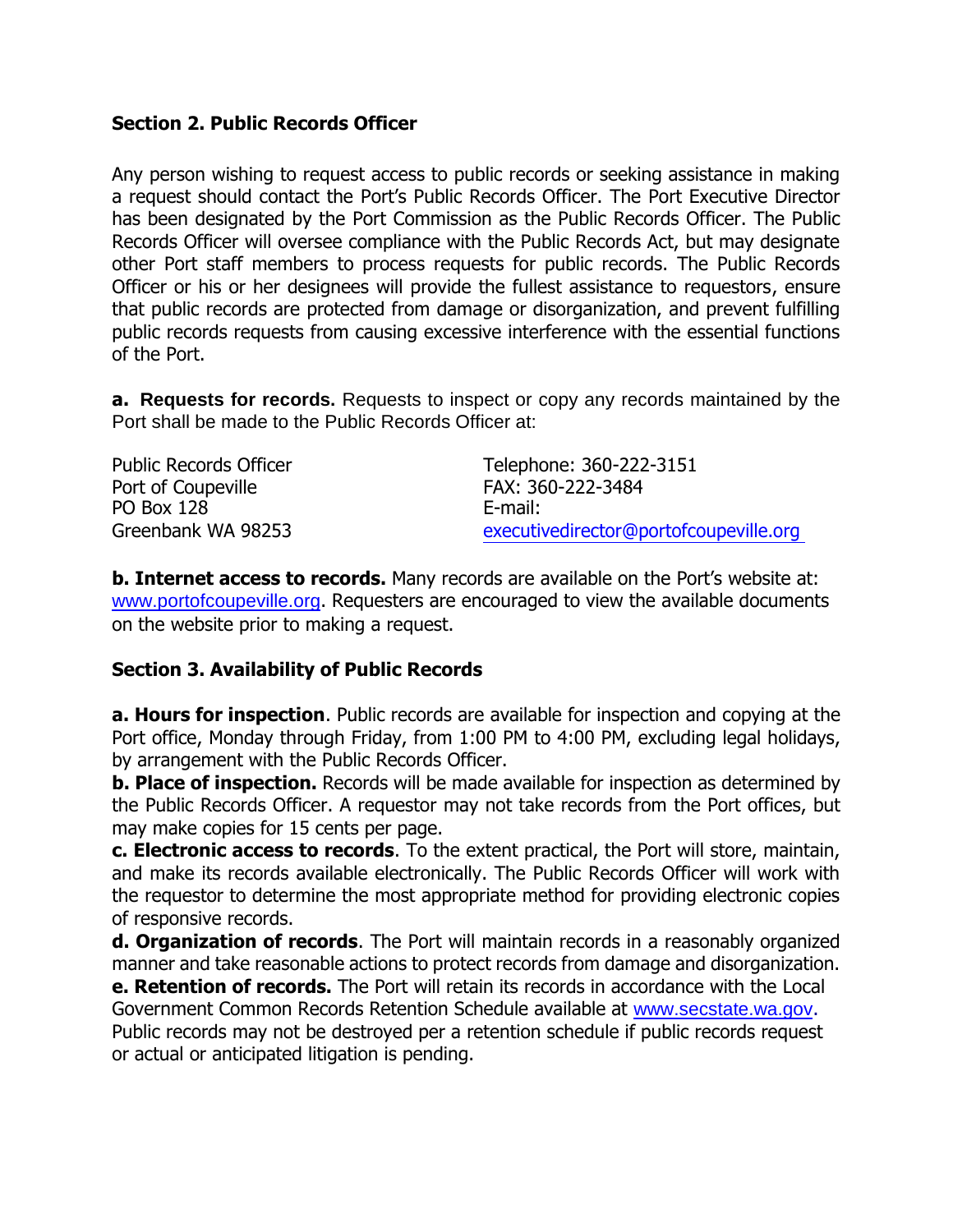### **Section 4. Making a Request for Public Records**

**a. Form.** There is no required form for a public records request. A requester must provide the Port with reasonable notice that the request being made is for public records. Any person wishing to inspect or copy identifiable public records of the Port should make the request in writing in one of the following ways:

- On the provided request form (available online at www.portofcoupeville.org);
- By letter, fax, or e-mail addressed to the Public Records Officer.

The following information should be included in the request:

- Name and address of requestor;
- Contact information, including telephone number and email address;
- Identification of the requested records; and
- The date and time of day of the request.

**c. Prioritization of records.** The Public Records Officer may ask a requestor to prioritize the records he or she is requesting so that the most important records may be provided first. A requestor need not prioritize a request.

**d. Copies.** If the requestor wishes to have copies of the records made instead of simply inspecting them, he or she should so indicate and make arrangements to pay for the copies, as discussed in Section 8 below.

**e. Purpose of request**. If the request is for a list of individuals, the Public Records Officer may ask the requestor if her/she intends to use the records for a commercial purpose. The Port is not authorized to provide lists of individuals for commercial purposes.

**f. Overbroad requests.** The Port may not deny a request for identifiable public records solely because the request is overbroad. However, the Port may seek clarification, ask the requestor to prioritize the request so that the most important records are provided first, and/or communicate with the requestor to limit the size and complexity of the request. The Port may also provide the responsive records in installments over time. When a request uses an inexact phrase such as "all records relating to", the Public Records Officer may interpret the request to be for records which directly and fairly address the topic. When the requestor has found the records he or she is seeking, the requestor should advise the Public Records Officer that the requested records have been provided and the remainder of the request may be cancelled.

#### **Section 5. Processing Public Records Requests**

**a. Providing assistance.** All assistance necessary to help requestors locate particular responsive records shall be provided by the Public Records Officer or his/her designated representative, provided that the giving of such assistance does not unreasonably disrupt the daily operations of the Port or duties of any assisting employee(s).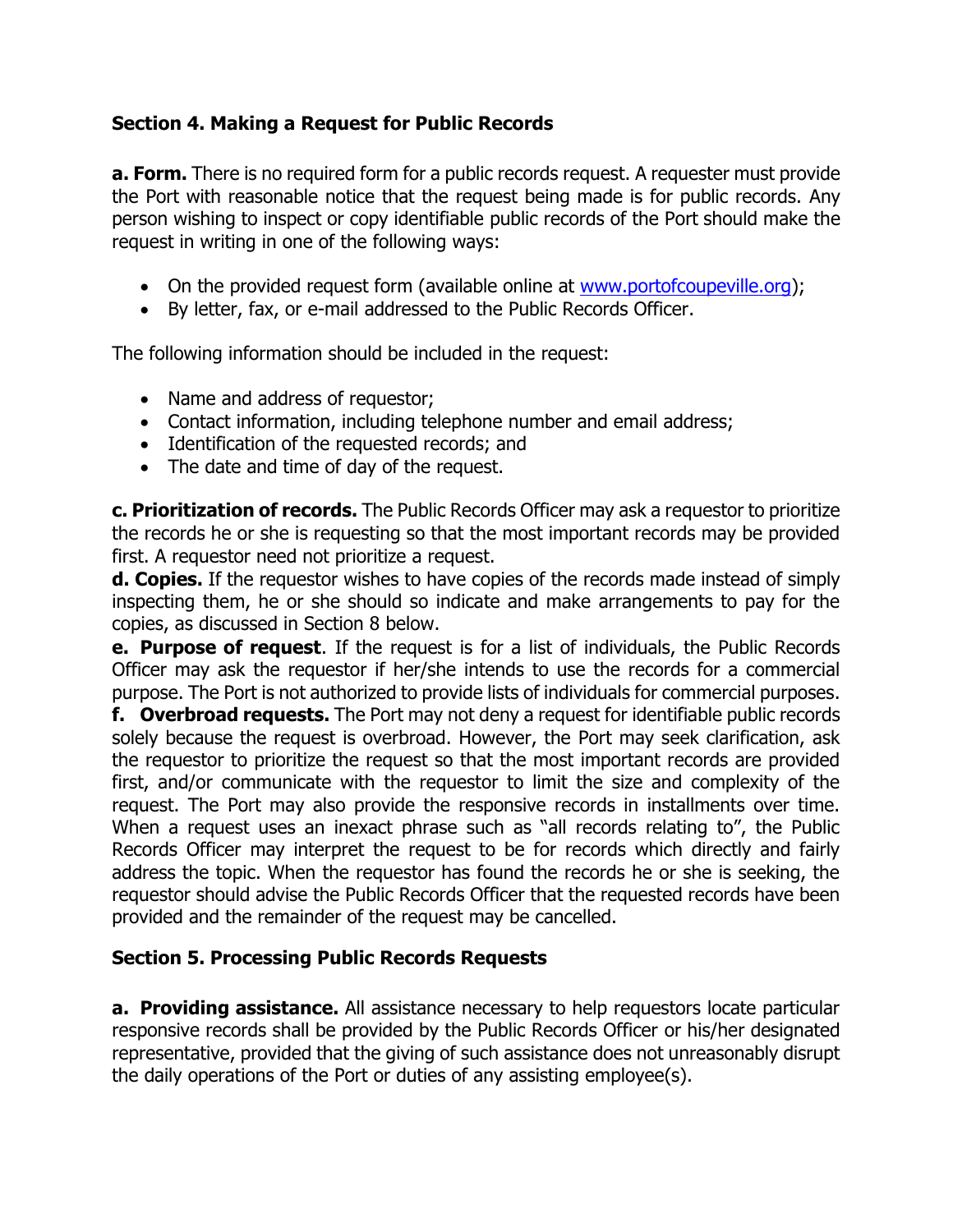**b. Order for processing requests.** The Public Records Officer will process requests in the order allowing the most requests to be processed in the most efficient manner. **c. Acknowledging receipt and fulfilling requests**. Within five business days of receipt of the request, the Public Records Officer will do one or more of the following:

- **1)** Make the record available for inspection or copying;
- **2)** If copies are requested and payment of a deposit for the copies, if any, is made or terms of payment are agreed upon, send the copies to the requestor;
- **3)** Acknowledge that the request has been received and provide a reasonable estimate of when records will be available;
- **4)** If the request is unclear or does not sufficiently identify the requested records, request clarification from the requestor. Such clarification may be requested and provided by telephone; or
- **5)** Deny the request.

The Port may respond to a request to provide access to a public record by providing the requestor with a link to the Port's web site containing an electronic copy of that record if it can be determined that the requestor has internet access and the requestor agrees that the request has been satisfied.

**d. Reasonable estimate of time to fully respond**. If not able to respond within the five business-day period, the Public Records Officer must provide a reasonable estimate of the time it will take to fully respond to the request. Additional time may be needed to clarify the scope of the request, locate and assemble the records, redact confidential information, prepare a withholding index, notify third party persons or agencies affected by the request and/or consult with the Port Attorney about whether the records are exempt from disclosure. The Public Records Officer should briefly explain the basis for the time estimated to respond. Should an extension of time be necessary to fulfill the request, the Public Records Officer will provide a revised estimate and explain the changed circumstances that make it necessary.

**e. Notification that records are available**. If the requestor has sought to inspect the records, the Public Records Officer will notify him or her that the entire response or an installment is available for inspection and ask the requestor to contact the Port to arrange a mutually agreeable time for inspection. If the requestor seeks copies, the Public Records Officer should notify him or her of the projected costs and whether a deposit is required before making the copies.

**f. Consequences of failure to respond**. If the Port does not respond in writing within five business days of receipt of the request for disclosure, the requestor should consider contacting the Public Records Officer to determine the reason for failure to respond.

**g. Consequences of failure to clarify a request**. If the requestor does not respond to the Port's request for clarification within 30 days of the Port's request, the Public Records Officer may consider the request abandoned, send a letter closing the response to the requestor, and re-file the records.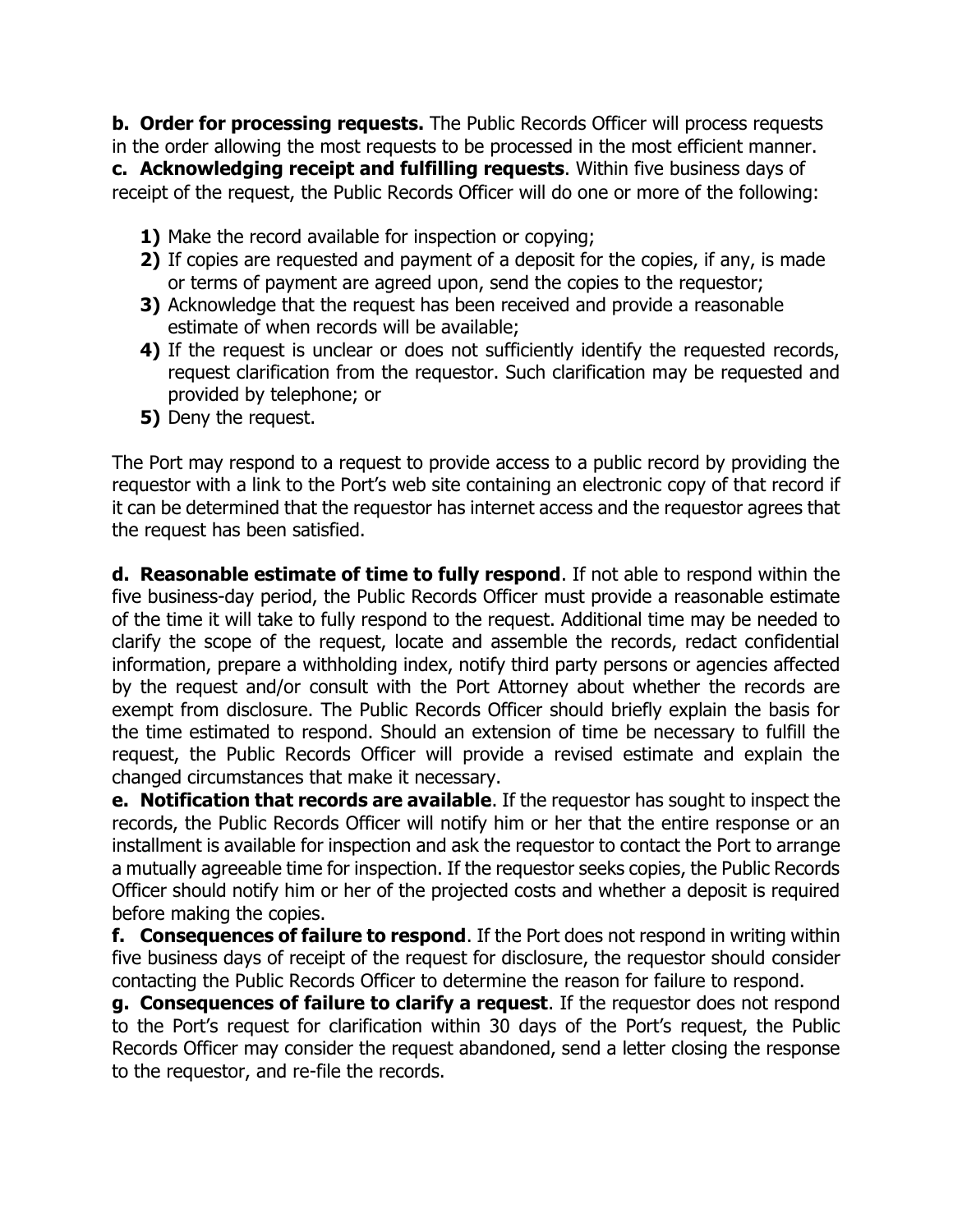**h. Consequences of disclosing a record in error**. The Port and its officials or employees are not liable for loss or damage based on release of a public record if the Port, official or employee acted in good faith in attempting to comply with the Public Records Act

**i. Searching for records.** The Port must conduct an objectively reasonable search for responsive records. After the records are located, the Public Records Officer should take reasonable steps to narrow down the number of records assembled to those that are responsive. The Port will not "bury" a requestor with non-responsive documents. However, the Public Records Officer is allowed to provide arguably, but not clearly, responsive records to allow the requestor to select the ones he or she wants, particularly if the requestor is unable or unwilling to help narrow the scope of the documents being sought.

**j. Preserving requested records**. If a requested record is scheduled shortly for destruction under the Port's records retention schedule, the record cannot be destroyed until the public disclosure request has been resolved. Once a request has been closed, the Public Records Officer can destroy the record in accordance with the retention schedule.

**k. Records exempt from disclosure.** Some records are exempt from disclosure, in whole or in part (see Section 7). If the Port believes that a record is exempt from disclosure and should be withheld, the Public Records Officer will state the specific exemption and provide a brief explanation of why the record or a portion of the record is being withheld. If only a portion of the record is determined to be exempt, the Public Records Officer will redact the exempt portions and provide the non-exempt portions [See Section 5(m) below].

**l. Protecting the rights of others**. If the requested records contain information that may affect rights of others and may be exempt from disclosure, prior to providing the records the Public Records Officer may give notice to those whose rights may be affected by the disclosure. Generally two weeks notice will be given in order to make it possible to contact the requestor and ask him or her to revise the request or, if necessary, allow affected individuals to seek an order from a court to prevent or limit the disclosure. The notice to the affected person(s) will include a copy of the request.

**m. Redactions**. If only a portion of a record is exempt from disclosure, but the remainder is not exempt, the Public Records Officer will redact the exempt portions, provide the nonexempt portions, and indicate to the requestor why portions of the record are being redacted. For example, the Public Records Officer shall redact identifying details such as social security numbers when he or she makes available or publishes any public record. In each case, the justification for the deletion shall be explained in writing.

**n. Personal privacy and vital government interests.** The privacy exemption does not apply if the information that might violate personal privacy or vital government interests can be redacted from the records being sought.

**o. Inspection of records.** To the extent possible, the Public Records Officer shall provide space to inspect public records. The requestor must claim or review the assembled records within thirty days of the Public Records Officer's notification that the records are available for inspection or copying. The Public Records Officer will notify the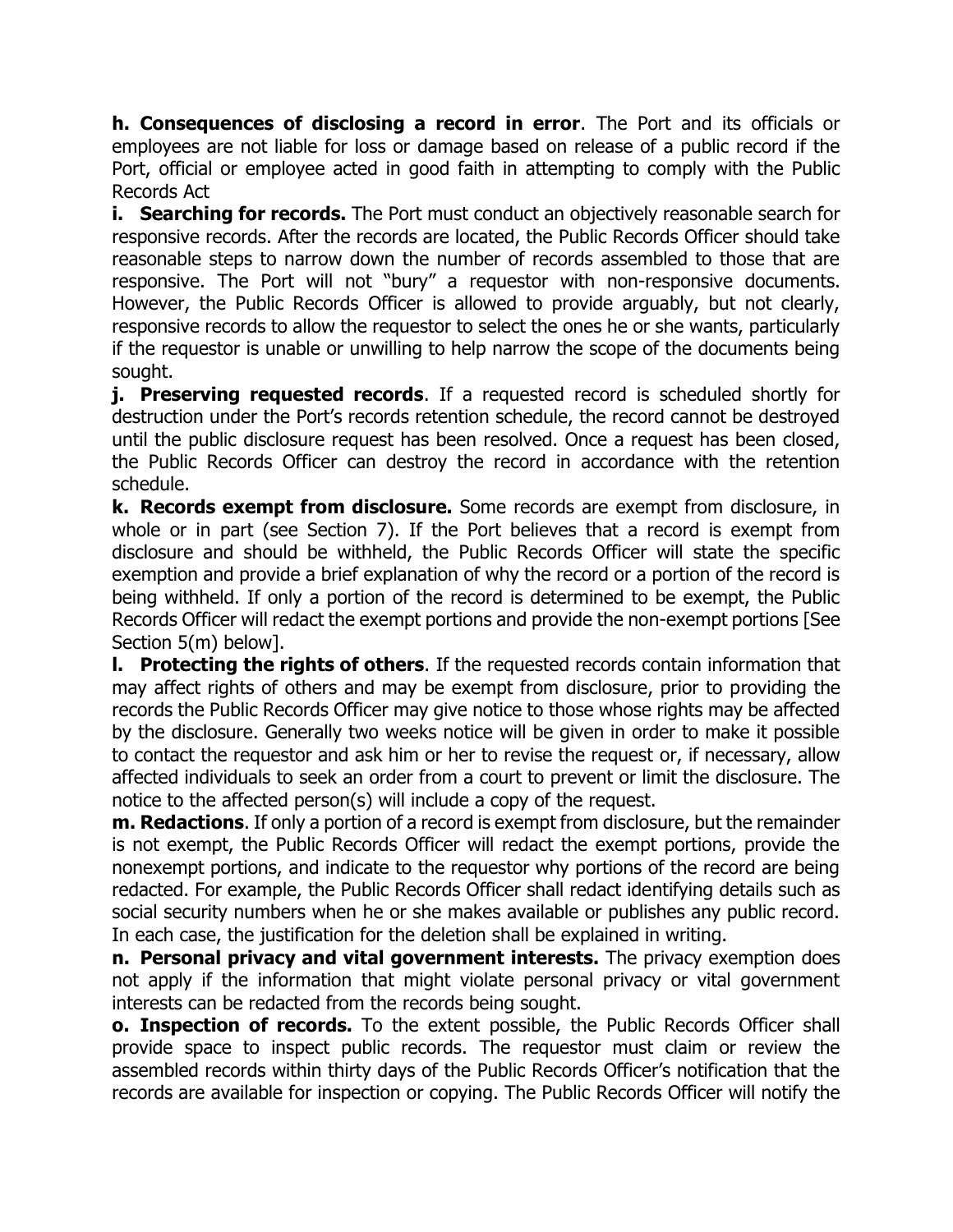requestor in writing of this requirement and suggest that he or she contact the Port to make arrangements to claim or review the records. If the requestor or a representative of the requestor fails to claim or review the records within the thirty-day period, or make other arrangements, the Public Records Officer may close the request and re-file the assembled records. Other public records requests can be processed before a subsequent request by the same person for the same or almost identical records, which will be processed as a new request. The Act does not allow a requestor to search through the Port's files for records which cannot be identified or described to the Port. Members of the public may not remove documents from the viewing area or disassemble or alter any document.

**p. Providing copies of records.** The requestor shall indicate which documents he or she wishes to have copied using a mutually agreed upon non-permanent method of marking the desired records. After inspection is complete, the Public Records Officer will arrange for copying. Making a copy of an electronic record is considered copying and not creation of a new record.

**q. Providing records in installments.** When a request is for a large number of records, the Public Records Officer will provide access for inspection and copying in installments if he or she reasonably determines that it would be practical to provide the records in that way. If the requestor fails to inspect the entire set of records or one or more of the installments within 30 days, the Public Records Officer may stop searching for the remaining records and close the request.

**r. Completion of inspection.** When the inspection of the requested records is complete and all requested copies are provided, the Public Records Officer will indicate that the Port has completed a diligent search for the requested records and made any located non-exempt records available for inspection.

**s. Closing withdrawn or abandoned requests.** If the requestor withdraws the request, fails to fulfill his or her obligations to inspect the records, or fails to pay the deposit or final payment for the requested copies, the Public Records Officer will close the request and indicate to the requestor that the Port has closed the request. The Public Records Officer will document closure of the request and the conditions that led to closure.

**t. Later discovered documents.** If, after the Public Records Officer has informed the requestor that the Port has provided all available records, the Port becomes aware of additional responsive documents that existed on the date of the request, the Public Records Officer will promptly inform the requestor of the additional documents and provide them on an expedited basis.

**u. No duty to create records.** The Port is not obligated to create a new record to satisfy a records request; however, the Port may, in its discretion, create such a new record to fulfill the request where it may be easier for the Port to create a record responsive to the request than to collect and make available voluminous records that contain small pieces of information responsive to the request. However, the requestor must agree in writing that the new record will satisfy the request.

**v. No duty to supplement responses.** The Port is not obligated to hold current records requests open to respond to requests for records that may be created in the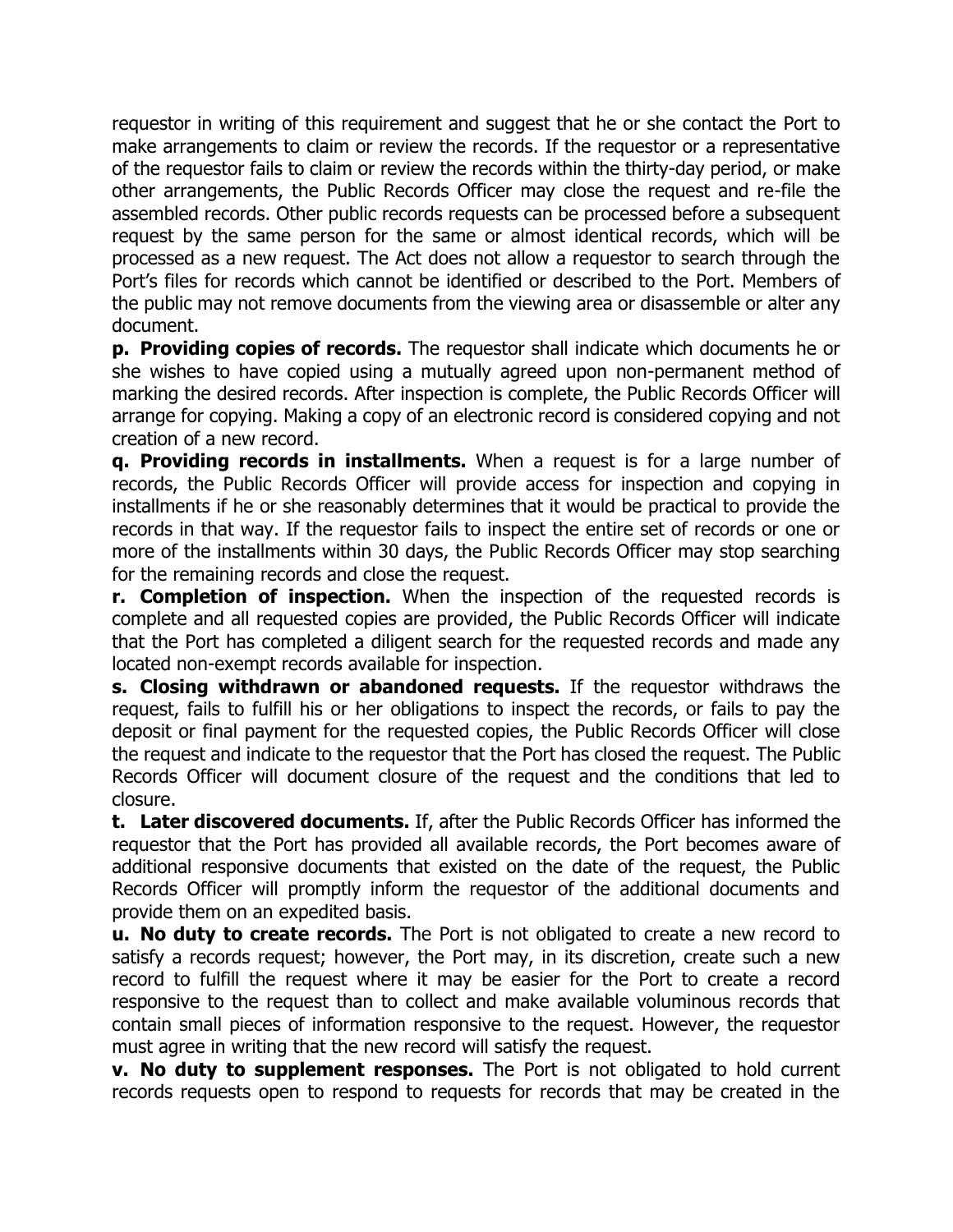future**.** If a public record is created or comes into the possession of the Port after a request is received by the Port, it is not responsive to the request and will not be provided. A new request must be made to obtain later-created public records.

### **Section 6. Processing Requests for Electronic Records**

The Preservation of Electronic Records requirements are outlined in WAC 434-662. An "electronic record" includes those public records which are stored on machine readable file format. If a record is created in an electronic format, the electronic record is the primary record and is subject to provisions of RCW 42.56, the Public Records Act. Electronic records must be retained in electronic format and remain usable, searchable, retrievable and authentic for the length of the designated retention period. Printing and retaining a hard copy is not a substitute for the electronic version. Responses to public record requests for electronic records other than those in common file formats such as pdf or similar formats will be coordinated through the Public Records Officer.

# **Section 7. Exempt and Prohibited Disclosure of Public Records**

The Port is not required to permit public inspection and copying of records for which public disclosure of the record is prohibited, restricted or limited by state or federal statute or regulation.

**a.** The Port is prohibited by statute from disclosing lists of individuals for commercial purposes.

**b.** The Public Records Act, RCW 42.56, provides that a number of document types and information are prohibited from being disclosed or are exempt from public inspection and copying. A current list of these prohibitions and exemptions will be provided upon request by the Public Records Officer and or see Municipal Research Service Center's (MRSC) publication "Public Records Act for Washington Cities, Counties and Special Purpose Districts" on the Port's website under Public Records Requests.

**c.** In addition, other statutes may exempt or prohibit disclosure of other documents and information. Alternatively, the requestor may review a list of other statutes outside the Public Records Act that may prohibit or exempt disclosure of certain information please see Municipal Research Service Center's (MRSC) publication "Public Records Act for Washington Cities, Counties and Special Purpose Districts" on the Port's website under Public Records Requests.

**d.** The Port's failure to list an exemption shall not affect the effectiveness of the exemption.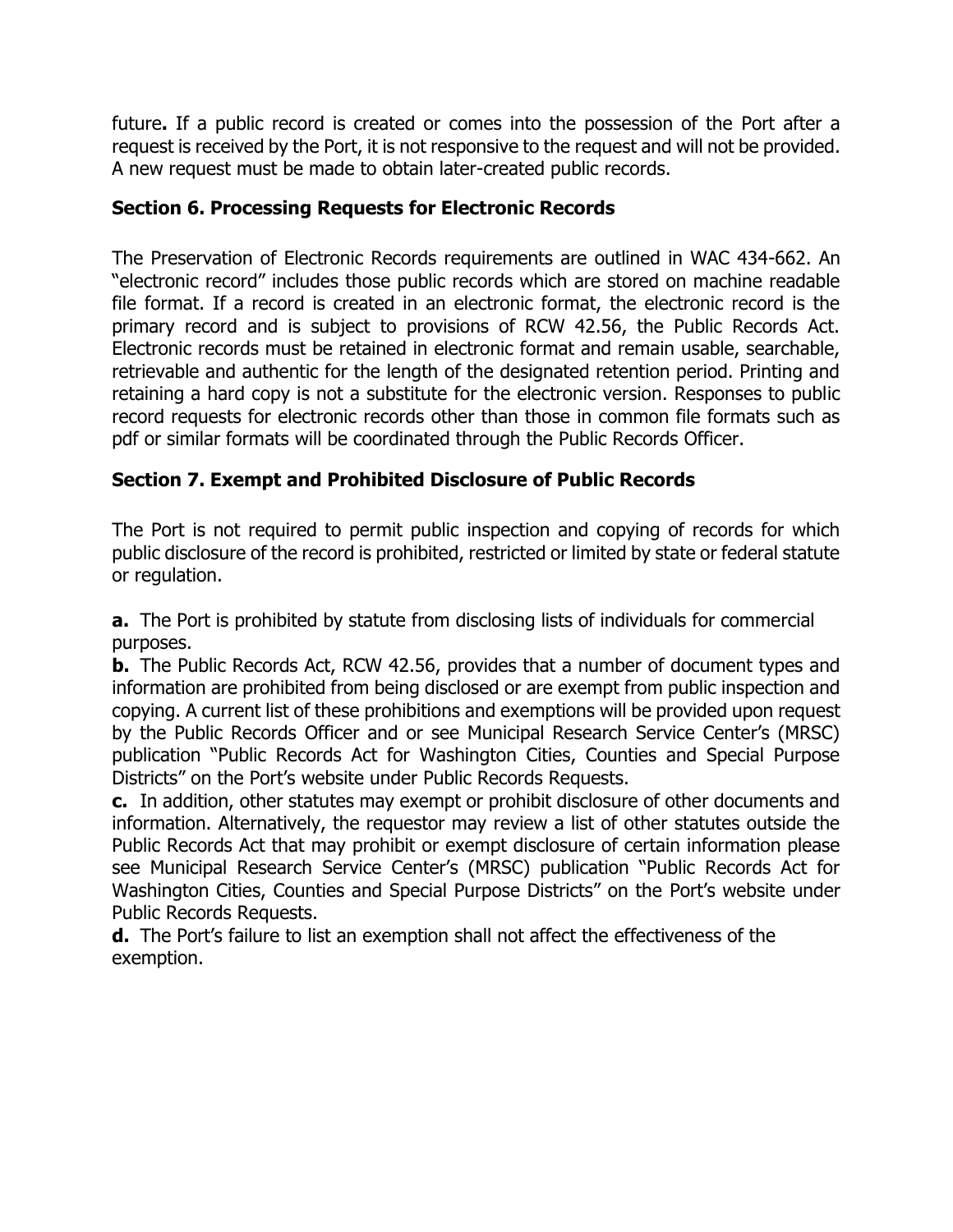# **Section 8. Costs of Providing Copies of Public Records**

Per state law, the Port is not allowed to charge for locating a public record or for making records available for review or inspection. The Port may charge, however, for the actual costs of copying public records, including the staff time spent making the copies. This provision includes responses to public records requests for electronic records.

**a. Fee schedule**. The charge for standard black-and-white photocopies is fifteen cents per page. If the Port has to pay an outside firm for duplicating records in non-routine formats such as photographs, blueprints or tape recordings, the actual cost will be passed along to the requestor. For electronic data, the cost to be charged the requestor for each computer disc (CD) containing electronic data will be the actual purchase price of the CD. The cost to scan paper documents into an electronic format is \$0.05 per page.

**b. Certified copies**. Where the request is for a certified copy, an additional charge may be applied to cover the additional expense and time required for certification.

**c. Faxing and mailing charges**. The Port may also charge actual costs of long distance facsimile transmission and/or mailing, including the cost of the shipping container.

**d. Sales tax**. The Port will not charge sales tax on copies of records.

**e. Use of other copying services**. The Port is not required to copy records at its own facilities and may determine to use a commercial copying center. The Port will bill the requestor for the amount charged by the vendor.

**f. Deposit or payment by installments**. Before beginning to copy records, the Public Records Officer or designee may require a deposit of up to ten percent of the estimated costs of copying the records selected by a requestor. The Public Records Officer may also require the payment of the remainder of the copying costs before providing all the records, or the payment of the costs of copying an installment before providing that installment.

**g. Method of payment**. Payment may be made by cash, check, or money order to the Port of Coupeville.

**h. Waiver of copying charges**. The Public Records Officer has the discretion to waive copying charges for small requests, or for individuals or government agencies doing business with the Port if the Public Records Officer determines that this action is in the best interest of the Port.

# **Section 9. Denials of Requests for Public Records**

**a. Petition for internal administrative review of denial of access**. Any person who objects to the initial denial or partial denial of a records request may petition in writing (including by e-mail) to the Public Records Officer for a review of that decision. The petition shall include a copy of or reasonably identify the written statement by the Public Records Officer or designee denying the request.

**b. Consideration of petition for review.** The Public Records Officer shall promptly provide the petition and any other relevant information to the Port Attorney or his or her designee to conduct the review. The Port Attorney or his or her designee will promptly